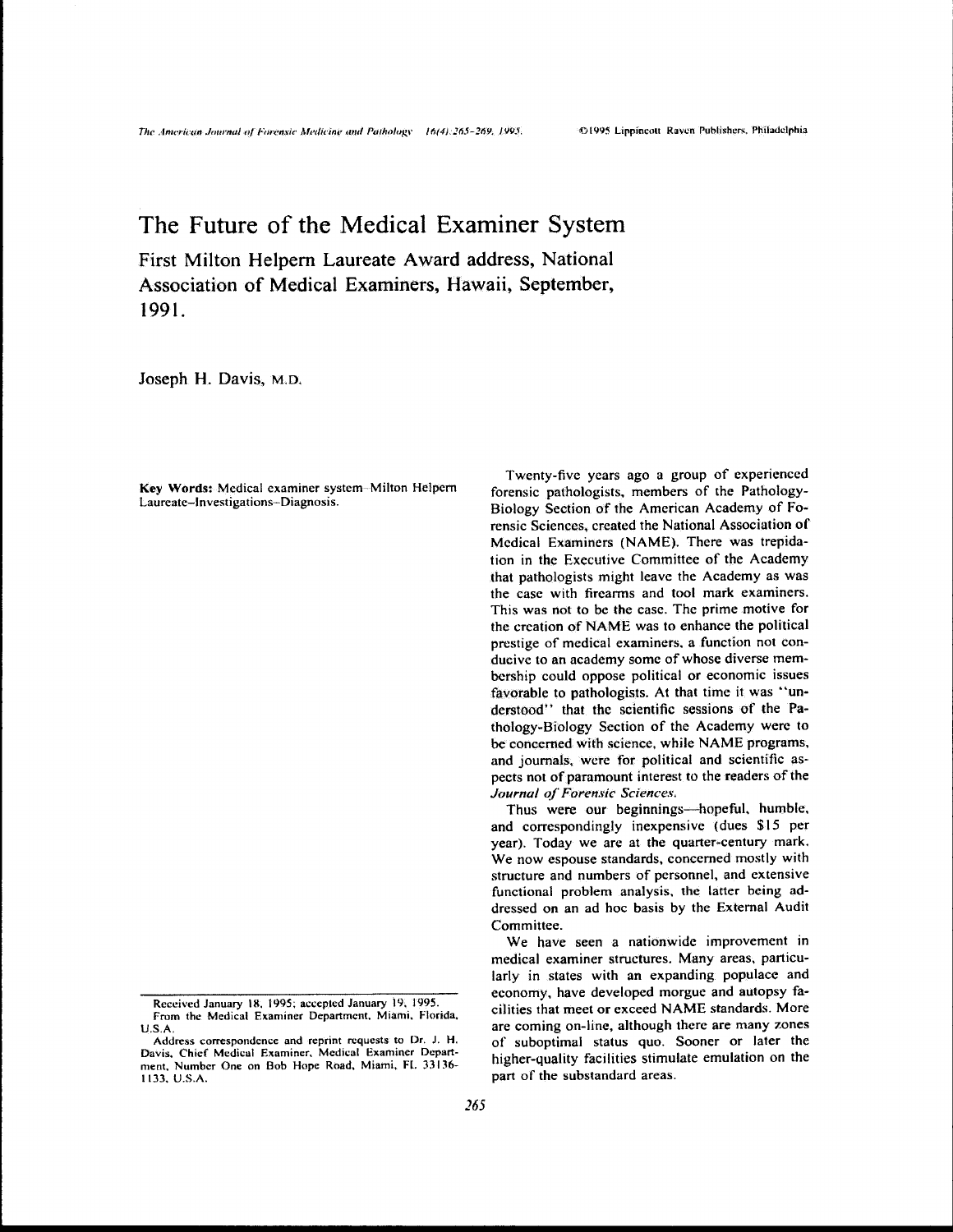But what of function'? Many a business has gone bankrupt following a major building and expansion program. Fancy buildings and short-term profits do not warrant business success. Only continued and innovative service counts in the long run. These same business principles apply to us medical examiners.

How may we, as forensic pathologist medical examiners. be certain that our agencies shall function successfully? If I could warrant a proper answer for each of you. I should embark upon a new career as a consultant. It is not easy to assure success when universal standards cannot address local political, economic, and personality variables. as well as public comfort with the medical examiner. For example, a local problem. in some circumstances. may be solved only when an obstructive bureaucrat or politician is separated from office by career advancement, indictment. or a fatal heart attack. This type of problem in Miami has been solved with patience and a nonconfrontational stance by the medical examiner. However. the major clement of assured success is to elevate service beyond budgeted means by hard work and personal sacrifice. Likewise one must react rapidly and appropriately when problems arise.

To minimize problems, that is the question. First, we must assume that problems shall arise. The best approach is consciously to prevent their occurrence by attending to detail. Many problems are of case investigative origin and may result in adverse publicity. There is ample room in the court arena for an honest difference of interpretation of the same set of data. But what if one data set is diminutive or irrelevant and the other is expansive and relevant? Psychologists who study the difference between success and failure in medical diagnosis point out that the most common mistake is overreliance upon noncontributory data (I). How may we proceed to acquire dependable diagnostic data? When do relevant data become irrelevant? How many data are enough to fulfill our statutory duty'? Do the expectations of our professional colleagues and the public exceed our statutory duty? If so, must we be guided by such expectations?

Our statutory duty is to determine "the cause of death," best defined by Adelson as "the injury, disease or the combination of the two responsible for initiating the train of physiological disturbances, brief or prolonged, which produced the fatal termination" (2). I submit that statutory duty is not enough! Our expected role goes beyond the "what" and extends into the "why." Should we help explain "why" we are tmly serving the community that pays for our service? It is not enough to say "drowning" and ignore why it occurred or to opine "blunt head injury" and not question why the automobile driver lost control.

Certainly it is a police function to determine law violations but it is the medical examiner's responsibility to determine if alcohol, drugs, natural disease, or psychological factors were significant in the analysis of the event. This may appear elementary to the reader of today but when NAME was created, only a handful of death investigative agencies collected pertinent motor vehicle alcohol data (3).

Our cases fall into two categories, those in which we play little role in the "why'' and more of a role in the "what." and vice versa. "What" is common to most homicides, where police determine motives. When faced with a nonhomicide "why.'' case we must be prepared to expend more resources in the collection of data. For example. an uncomplicated homicidal gunshot wound, entry into the precordium with the bullet lodged posterior to the perforated heart. is simple and concerns itself medically with questions of range, directionality. and post-fatal injury activity. Alternatively a body found in water, a berserk individual who dies while being subdued or transported by the police. a burned body from a conflagration, many natural deaths, and some suicides are extremely complex as to cause. mechanisms. and manner of death. The medical aspects of uncomplicated gunshot wounds are, for practical purposes. autopsy dependent. Circumstantial data are of little core necessity to the cause of death.

The complex case is c'ircumstance dependent. Unlike the aforementioned gunshot, whose autopsy pattern is unique to cause of death. the reactions of human organs and tissues in complex cases are not unique. The relevance of autopsy findings to cause and manner may be coincidental rather than indicative. An autopsy characterized by pulmonary edema is not solved by histologic study of lung tissue. Human tissues react in a limited way to an almost-infinite number of stimuli. A 5-min-old subcutaneous contusion may be histologically indistinguishable trom one of 5 days' duration (4). Tissue reactions. both gross and microscopic. may antedate the event in question, may coincide, or may occur after the fact. It is a given that modern emergency medical care from the scene into and including the emergency department should be expected to alter or add to lesions associated with the fatal event.

The potential for misinterpretation is great when we rely mainly upon the standard tool associated with the practice of pathology---the autopsy. Au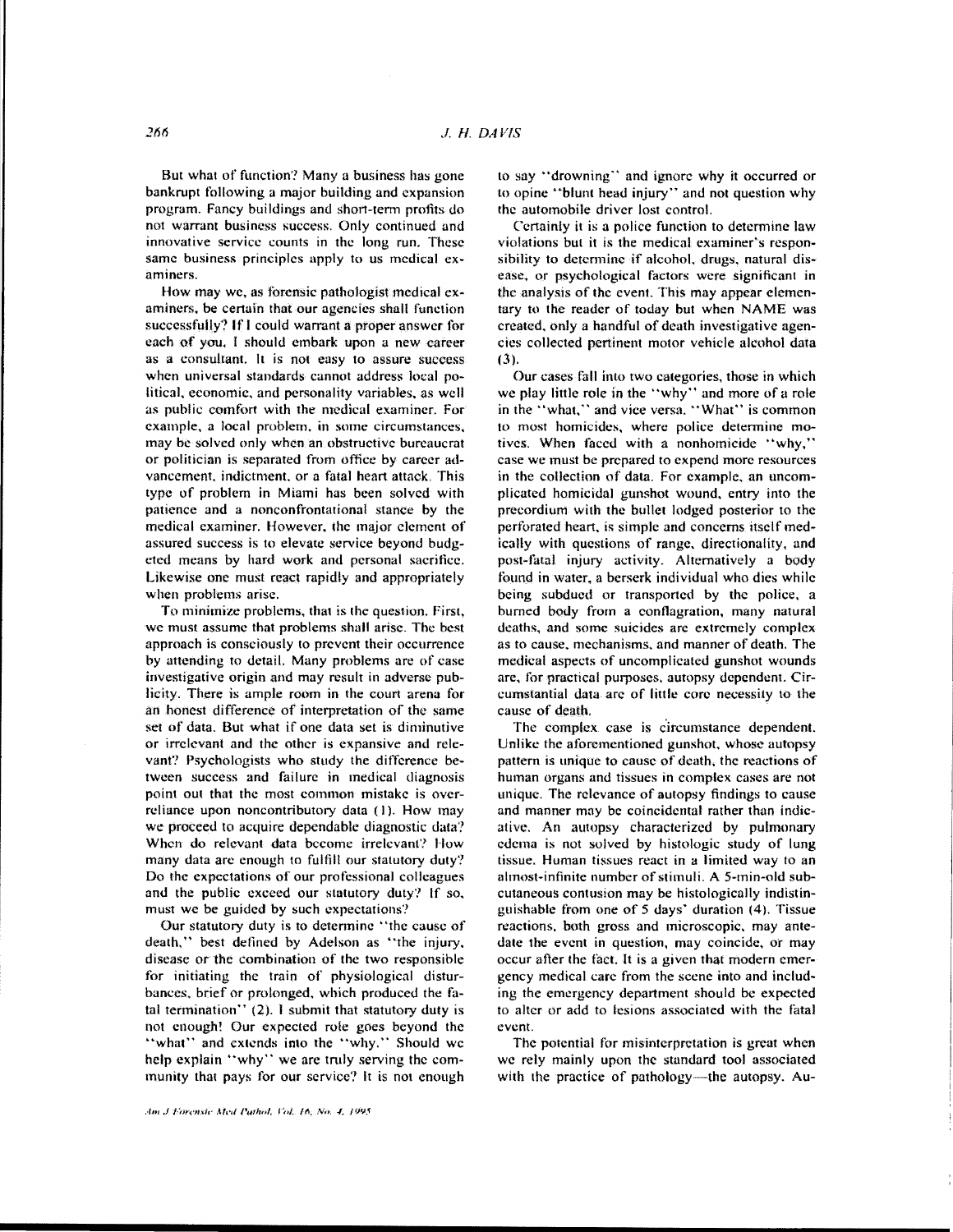topsy findings are expressed in terms of structural abnormality. coronary atherosclerosis. myocardial infarction, rupture, hemorrhage, ulcer, consolidation. etc. Often these autopsy findings coincide with the terminology of the International Causes of Disease (lCD). Myocardial infarction, coronary thrombosis, and coronary atherosclerosis found at autopsy are equally appropriate to the death certificate. Perusal of the lCD reveals a strong bias in favor of structural aberrations as "causes" of death for coding purposes.

But the lCD also notes that many codable "causes" are not visible at autopsy. Life is function and death is absent function. Most structural causes of death arc not really a cause unless we take into consideration the circumstances. The coronary atherosclerosis of the autopsy is of little primary relevance to the death of the golfer struck by lightning or the home mechanic electrocuted by poorly maintained equipment. The golf ball-sized meningioma that distorted the left occipital lobe of the Eastern Airlines pilot whose Lockheed 1011 crashed in the Florida Everglades on the night of December 29. 1972. had absolutely nothing to do with the causative factors of the crash. Hemorrhages found in neck viscera may or may not be relevant to a charge of murder by strangulation. They may be occasioned by mucosal prodding and rubbing by endotracheal tubes administered by rescuers. Neutrophilic and platelet responses may indicate a nonrelated episode of neck trauma from a prior altercation or fall. Only a careful review of *all* circumstances enables one to interpret such autopsy findings.

It is tempting to interpret autopsy patterns in advance of full disclosure of circumstances. This arises from our pathology training exercise of "guess what is on the slide." It is abetted by a competitive spirit to "call the shot" before someone else does. It may also be a manifestation of poor integration of police and medical examiner investigations. The days of "do an autopsy, tell us the cause, and then we will investigate" arc yet extant. This may work in some simple cases but has great potential for error in complex cases.

Errors of interpretation usually result from two factors, personality traits and/or complacency based upon continued success in the correct diagnosis of uncomplicated cases. Physicians arc no different from other human beings and reflect the entire spectrum of human personality. Some are more adept at cognition than others. Some act more impulsively than others. Some learn more rapidly by experience than others.

Medical examiner opinions are correct in the ma-

jority of cases. They are because most cases arc self-solving: auto crashes, homicides. suicides, and so forth. The pathologist's role is more perfunctory than critical. If we passively accept what is proffered by investigators plus what is revealed by autopsy. continued success with simple cases may lull us into a lack of recognition of diagnostic traps in complex situations.

Insurance against case diagnostic problems is to create an investigative system adaptable to case needs.

1. The simple or "self-solving" case:

Issue a death certificate based upon initially derived circumstantial and autopsy evidence. but as a matter of routine continue to acquire reasonably available supportive data.

For example. a man drops dead in a public place. Autopsy reveals a poor set of coronary arteries. The odds of this combination being anything other than death from natural coronary atherosclerotic heart disease are minuscule. However. subsequent acquisition of rescue paramedic records, including the initial electrocardiogram, plus prior hospital and medical treatment summaries is good practice. It reinforces the initial correct opinion. More importantly it creates an office policy that favors a proper response to the complex exceptional case. Alternatively it is good practice to enlarge upon the circumstantial diagnostic database by performing autopsies in the obvious cause of death "sign-out" case. Our office policy is to autopsy all genuine medical examiner cases. accidents. suicides. and apparent naturals, whenever possible. There is no such thing as too much relevant diagnostic data.

2. *The exceptional complex case* 

One should recognize the complexities. issue a pending certificate, and instigate a rapid data acquisition process whose procedures have been facilitated by daily usage. This demands a close working relationship with police. medical records librarians. and professional colleagues. The proper parlance is "networking" on a personal basis. When sufficient data are derived, issue the final death certificate but continue to acquire more data. Also, one must always be willing to modify a preliminary opinion in the light of new evidence.

Networking requires that the medical examiner not be insular but interact in community affairs and with individuals in government and the private sec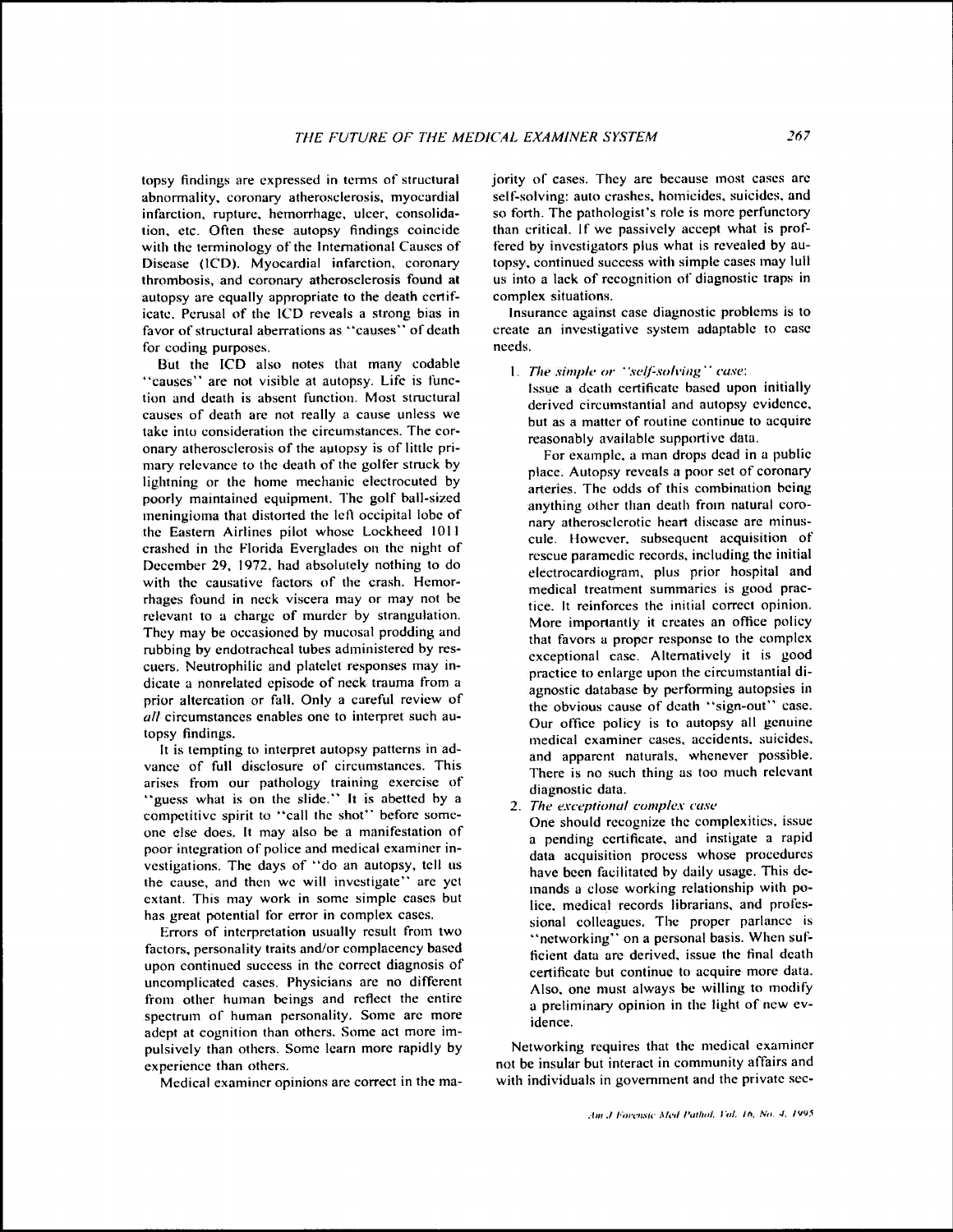tor. It also necessitates that other office staff members develop networks of advantage to the agency. For example, the records custodian should be on a first-name basis with local hospital records librarians. Medical examiner autopsy reports should automatically be sent to the hospital from whence the body was received. Key operational or investigative staff should develop their own networks. Often a newly hired physician, investigator, toxicologist, or other staff person will bring a prior network with him/her. This should be encouraged. An open, free exchange of information with a lack of confrontational attitudes creates a balance in favor of the oflice. One should maintain friendly and respectful relationships with religious leaders. particularly those whose religious beliefs decry what they perceive as unnecessary autopsies. In Florida the Medical Examiners Commission (the statewide oversight body for the medical examiner system) created an Ethical Advisory Committee. This serves to keep adverse legislative onslaughts to a minimum.

When consulted about the work of one's colleagues or other investigators, it is essential to adopt a cautious attitude and not leap to denigrate or support the prior opinion. Develop the attitude of active review of *all* evidence prior to the rendering of opinion in finality. An attorney proffered the autopsy plus autopsy photographs to a pathologist. Only after that pathologist asked for, and received, all police reports, scene photographs, medical examiner investigative reports, and microscopic slides was a correct report issued. Contrast that with two other pathologist consultants, who accepted only the proffered autopsy report and photographs and whose questionable opinions were rendered within a few minutes.

Over three and one-half decades ago Alan Moritz, in his classical paper discussed, what he characterized as one of "the most dangerous mistakes in forensic pathology'' (5). The mistakes are

particularly prevalent among experienced torensic pathologists who. for one reason or another, acquire a propensity for what might be called "cat-<br>egorical intuitive deduction." This Sherlock egorical intuitive deduction." Holmes type of expert may see certain bruises in the skin of the neck and conclude without doubt that they were produced by the thumb and forefinger of the right hand of the strangler .... He ig- nores the essential component of proof of the correctness of any such scientific deduction  $\dots$ , the nonoccurrence of such lesions or changes in control cases  $\dots$ . It is difficult to estimate how much harm is done by these people. I know of a man who was hanged largely on the weight of such uncritical evidence. . . . The stakes arc too high to play hunches in forensic pathology.

Should we wish not to be the subjects of what Mortiz discussed. we must broaden our investigative techniques and enlarge our "simple case" files with relevant redundant supporting data. This depends upon the development of a data source network. It instills into our office investigative procedures and mechanisms to assure that we will rise to the level of investigative competence needed for complex cases and will be able to profit from our mistakes. This is the best method for developing and retaining community respect.

Of what concern is this to the future of forensic pathology in the United States'? Our future depends upon exemplary performance of service. Those who pay the expense expect results. Results lead to additional fiscal support. not vice versa. However, political and economic reality dictates the degree of additional support. Communities with a shrinking population and decreased tax base will not be able to support to the degree that occurs with an expanding population and economy. In Dade County, Florida, we had experienced two major, but inadequate, building programs for the Medical Examiner Department. the initial building constructed in 1957 and an enlargement in 1968. Each was due to population growth and a corresponding increase in cascload. In 1980--1981 additional factors, riot, transter of the Cuban prison population to Miami, and drug massacres, resulted in great public outcry and. finally, a criminal justice bond issue. One result was a totally new medical examiner facility, state of the art and designed for a half-century of growth.

Already this building complex has attracted interest on the part of governments whose existing medical examiner facilities are due for expansion. It can serve only to improve the lot of medical examiners who need better facilities. In time, future medical examiner buildings will serve to set facility standards for our profession.

More importantly, it is for us, the organized medical examiners of the United States and Canada, to improve currently good standards of performance by example and to disseminate these via organized well-structured activities of the NAME. We can achieve this only if we study the perceived successes and failures within our member component agencies.

Administrative procedures that work well for a large urban jurisdiction such as Los Angeles or New York should be monitored and incorporated into our thinking for the future of similar agencies. What works well for a large state, such as Florida, should be likewise studied with regard to other large area states. Administrative problems should